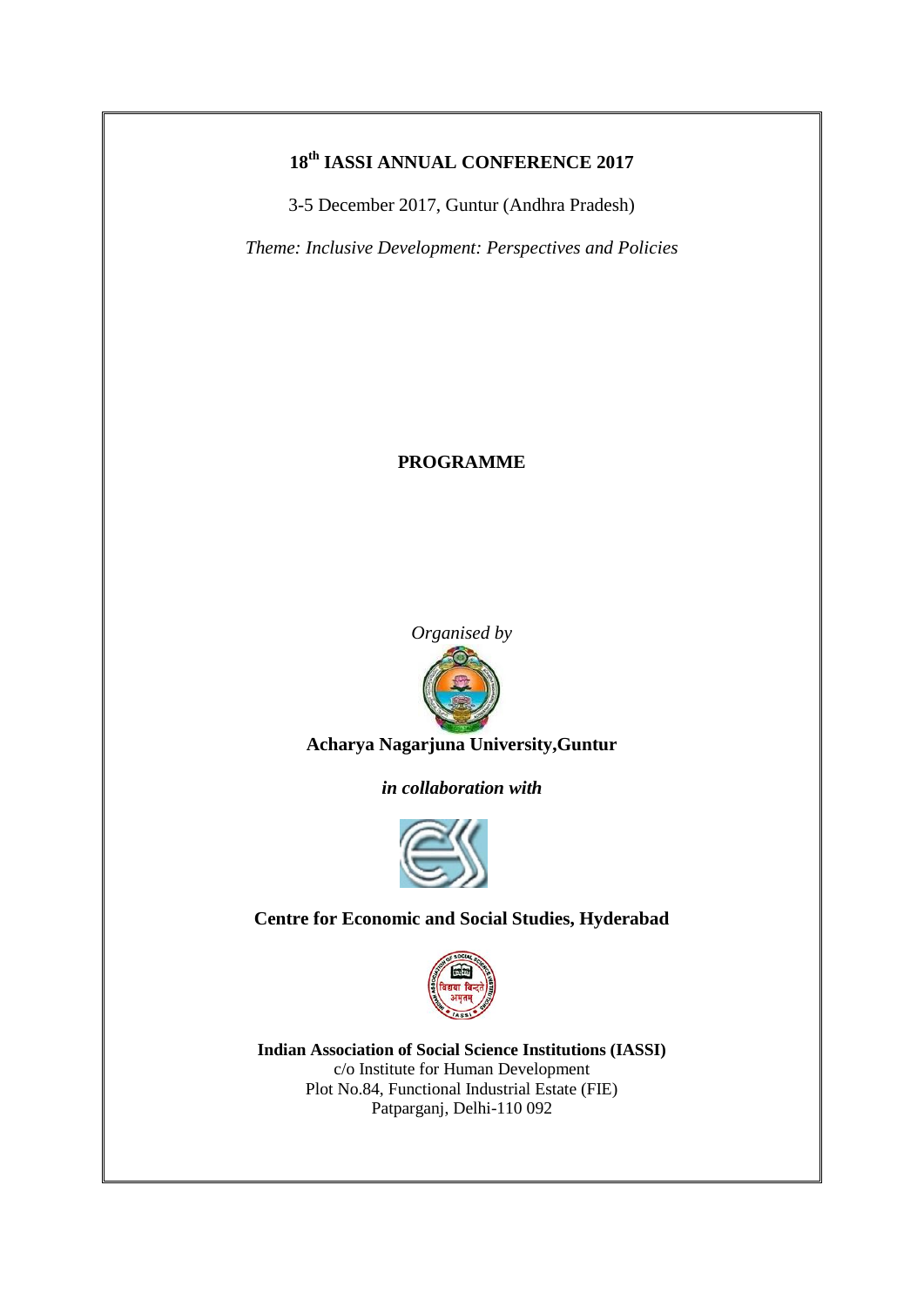## **Sunday, 3rd December 2017**

| 13:30 -15:30 hrs                          |                      | <b>REGISTRATION</b>                                                                                                                            |
|-------------------------------------------|----------------------|------------------------------------------------------------------------------------------------------------------------------------------------|
| 15:30 -17:00 hrs                          |                      | <b>INAUGURATION</b>                                                                                                                            |
|                                           |                      | Venue: Main Hall, Auditorium, ANU, Guntur                                                                                                      |
| Welcome                                   | $\ddot{\phantom{0}}$ | Prof. A. Rajendra Prasad<br>Vice- Chancellor, Acharya Nagarjuna University, Guntur                                                             |
|                                           |                      | <b>Lighting the Lamp by the Dignitaries</b>                                                                                                    |
| <b>Opening Remarks</b>                    |                      | Prof. S. R. Hasim<br>Chairman, IASSI                                                                                                           |
| <b>Inaugural Address</b>                  |                      | Prof. V. N. Pandit<br>Former Vice Chancellor, Sri Sathya Sai Institute of Higher<br>Learning                                                   |
| Address by Guest of Honour                | $\mathbb{R}^2$       | Prof. V. K. Malhotra<br>Member-Secretary, Indian Council of Social Science Research,<br>New Delhi                                              |
| <b>Address by Conference</b><br>President |                      | Prof. R. Radhakrishna<br>Chairman, Centre for Economic and Social Studies, Hyderabad &<br>President, 18 <sup>th</sup> Annual Conference, IASSI |
|                                           |                      | "India's Development in Post-reform Period: Pathways for<br>Inclusiveness"                                                                     |
|                                           |                      | <b>Felicitation to Prof. Y K Alagh</b><br>Chancellor, Central University of Gujarat                                                            |
| Vote of Thanks                            |                      | Prof. M. Koteswar Rao<br>Dean, College Development Council, Acharya Nagarjuna<br>University, Guntur, and Local Organizing Secretary, IASSI     |
| 17:00-17:30 hrs                           |                      | Tea                                                                                                                                            |
| 17.30 -19.00 hrs                          |                      | <b>Plenary Session 1: Keynote Addresses</b>                                                                                                    |
|                                           |                      | Venue: Balmohan Das Seminar Hall, Auditorium                                                                                                   |
| Chairman                                  |                      | Dr. R.B. Barman<br>Chairman, National Statistical Commission, New Delhi                                                                        |
| <b>Speakers</b>                           |                      | 1. Prof. C. H. Hanumantha Rao<br>Honorary Professor, Centre for Economic and Social Studies,<br>Hyderabad                                      |
|                                           |                      | 2. Prof. Rahul Mukherji<br>Professor and Head, Department of Political Science, Heidelberg<br>University, Germany                              |
|                                           |                      | 3. Dr. Gerry Rodgers<br>Visiting Professor, Institute for Human Development, New                                                               |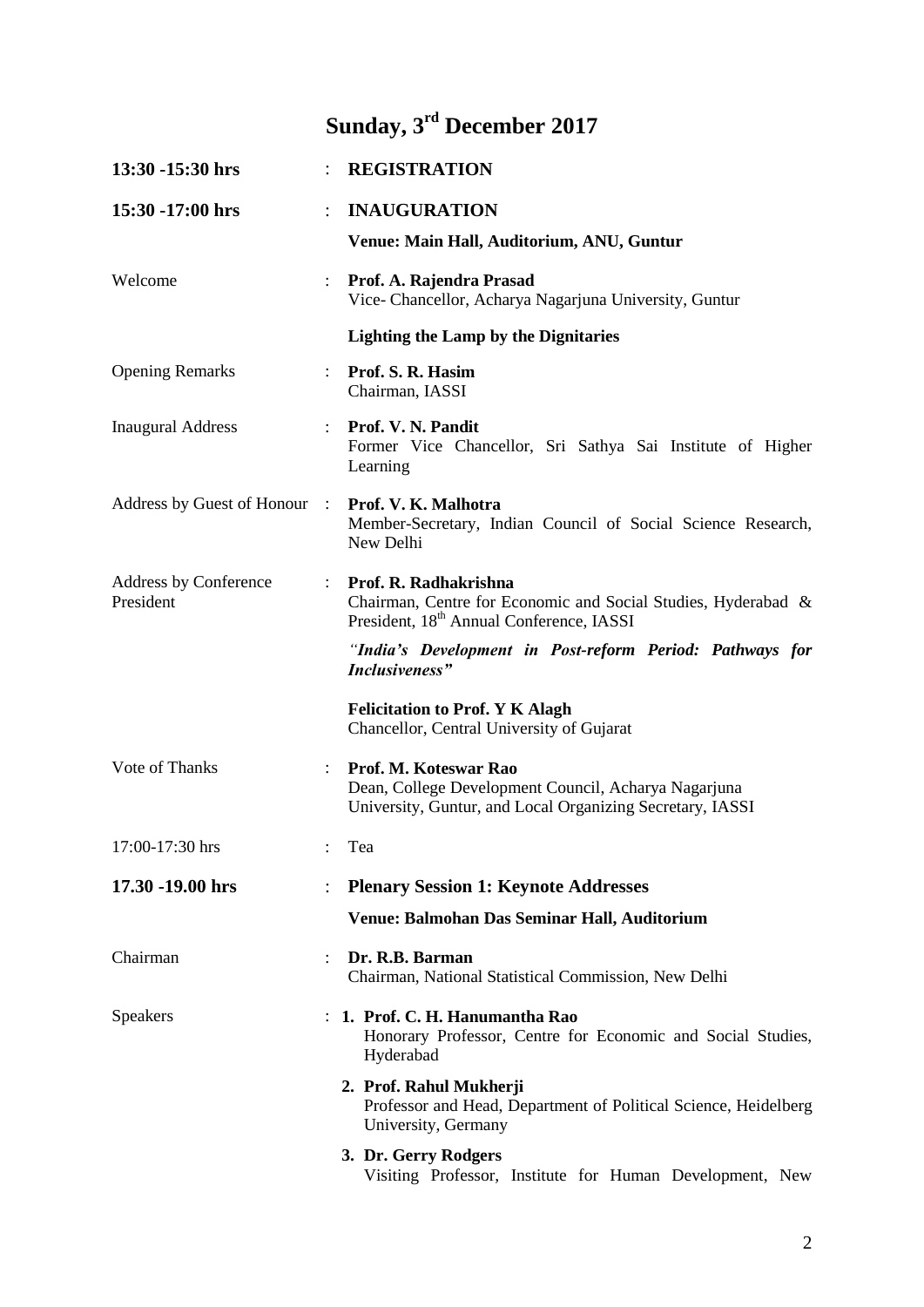|                 |                      | Delhi, and Former Director International Institute of Labour<br>Studies, Geneva                                         |
|-----------------|----------------------|-------------------------------------------------------------------------------------------------------------------------|
| Rapporteur      |                      | Dr. P. Usha<br>CESS, Hyderabad                                                                                          |
| 20.00 hrs       |                      | Dinner                                                                                                                  |
|                 |                      | Monday, 4 <sup>th</sup> December 2017                                                                                   |
| 09.00-10.00 hrs |                      | <b>Plenary Session 2: Keynote Address</b>                                                                               |
|                 |                      | Venue: Balmohan Das Seminar Hall, Auditorium                                                                            |
| Chairman        |                      | Prof. Atul Sharma<br>Chairman, OKDISCD, Guwahati                                                                        |
| <b>Speakers</b> | $\ddot{\cdot}$       | <b>Prof. Muchkund Dubey</b><br>President, Council of Social Development, New Delhi                                      |
| Rapporteur      | $\ddot{\phantom{0}}$ | Dr. Arjun Kumar<br>IHD, New Delhi                                                                                       |
| 10.00-11.45 hrs |                      | <b>Plenary Session 3: Invited Paper Presenters</b>                                                                      |
|                 |                      | Venue: Balmohan Das Seminar Hall, Auditorium                                                                            |
| Chairman        |                      | <b>Prof. Ramesh Sharan</b><br>Vice-chancellor, Vinoba Bhabe University, Hazaribag                                       |
| Presenters      |                      | 1. Prof. M. A. Kalam<br>Adjunct Professor, Loyola Institute of Business Administration,<br>Chennai                      |
|                 |                      | 2. Prof. Manoj Panda<br>Director, Institute of Economic Growth, Delhi                                                   |
|                 |                      | 3. Prof. Shashanka Bhide<br>Director, Madras Institute of Development Studies, Chennai                                  |
|                 |                      | 4. Prof. Biswajit Chatterjee<br>Former Professor of Economics, Jadavpur University, Kolkata                             |
|                 |                      | 5. Prof. Kailash Sarap & Parth Pratim Sahoo<br>National Institute of Rural Development and Panchayati Raj,<br>Hyderabad |
| Rapporteur      |                      | Dr. N. Sanjeeva Rao<br>ANU, Guntur                                                                                      |
| 11.45-12.00 hrs |                      | Tea                                                                                                                     |
| 12.00-13.30 hrs |                      | Parallel Technical Sessions 1-A, 1-B, 2 & 3                                                                             |
| 12.00-13.30 hrs |                      | <b>Technical Session 1-A: Economic Development, Equity and</b><br><b>Social Inclusion (Section-I)</b>                   |
|                 |                      | Venue: Prof. L Venugopal Reddy Seminar Hall, Auditorium                                                                 |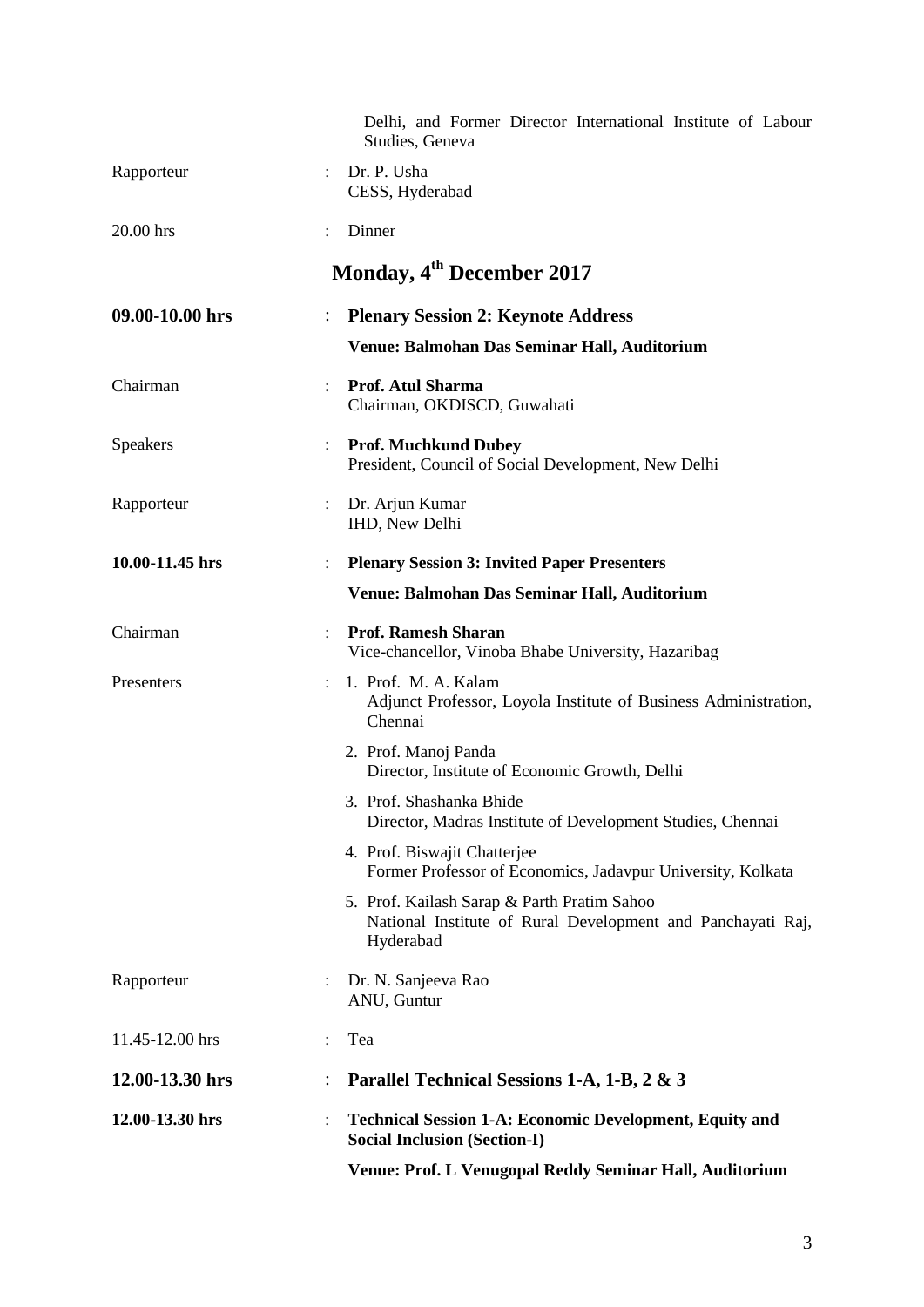| Chairman        | <b>Prof. Manoj Panda</b><br>IEG, New Delhi                                                                                                                                                                         |
|-----------------|--------------------------------------------------------------------------------------------------------------------------------------------------------------------------------------------------------------------|
| Presentations   | : 1. 'Transaction Value Tax: An Alternative Tax Regime for India'<br>by J V M Sarma, University of Hyderabad, Hyderabad                                                                                            |
|                 | 2. 'Social Expenditures at Sub-National Level in India: Populism<br>Versus Human Capital Formation' by Susanta Mahapatra,<br>Amrita Vishwa Vidyapeetham, Kochi                                                     |
|                 | 3. 'Inclusive Growth and Development Outcome in Major Indian<br>States' by Paramasivan S Vellala, Institute of Technology,<br>Nirma University, Ahmadabad, Mani K Madala and Utpal<br>Chhattopadhyay, NTIE, Mumbai |
|                 | 4. 'Analyzing the Impact of Import Competition on the<br>Performance of India's Machine Tools Industry' by Khushboo<br>Verma and L.G. Burange, Department of Economics, University<br>of Mumbai                    |
|                 | 5. 'Aspects of Exclusionary Reincarnation: A Sociological<br>Overview' by R.N. Sharma, Department of Sociology, Patna<br>University, Patna, Bihar                                                                  |
|                 | 6. 'Redefining International Refugee Regime and Need for<br>Inclusiveness: A Case Study from India' by S. Suba Yoga,<br>Saveetha University, Chennai                                                               |
|                 | 7. 'India and Africa, Collaboration in Creating New Future: An<br>Agenda For South-South Cooperation: Case of Nigeria' by<br>Ghazali Bello Abubakar, Sokoto State University, Sokoto,<br>Nigeria                   |
| Discussant      | : Prof. P Purushottam<br>CESS, Hyderabad                                                                                                                                                                           |
| Rapporteur      | Sanjay Chakravarthy<br>ANU, Guntur                                                                                                                                                                                 |
| 12.00-13.30 hrs | <b>Technical Session 1-B: Economic Development, Equity and</b><br><b>Social Inclusion (Section-I)</b>                                                                                                              |
|                 | Venue: Statistics Seminar Hall, Academic and Administrative<br><b>Block</b>                                                                                                                                        |
| Chairman        | Prof. C Ravi<br>CESS, Hyderabad                                                                                                                                                                                    |
| Presentations   | : 1. 'Revival of Agricultural Growth—Do Policies Matter?' by C. S.<br>C. Sekhar, Institute of Economic Growth, New Delhi                                                                                           |
|                 | 2. 'An Analysis on the Poverty Reduction and Inclusive<br>Development In Pre And Post Liberalized Era' by Emilda<br>George, St. Thomas College, Palai, Kerala                                                      |
|                 | 3. 'Inclusion Policy and Social Development: An Assessment', by<br>Poornima Jain, Dayalbagh University, Agra                                                                                                       |
|                 | 4. 'An Agenda for Inclusive and Efficient Growth in the Gujarat                                                                                                                                                    |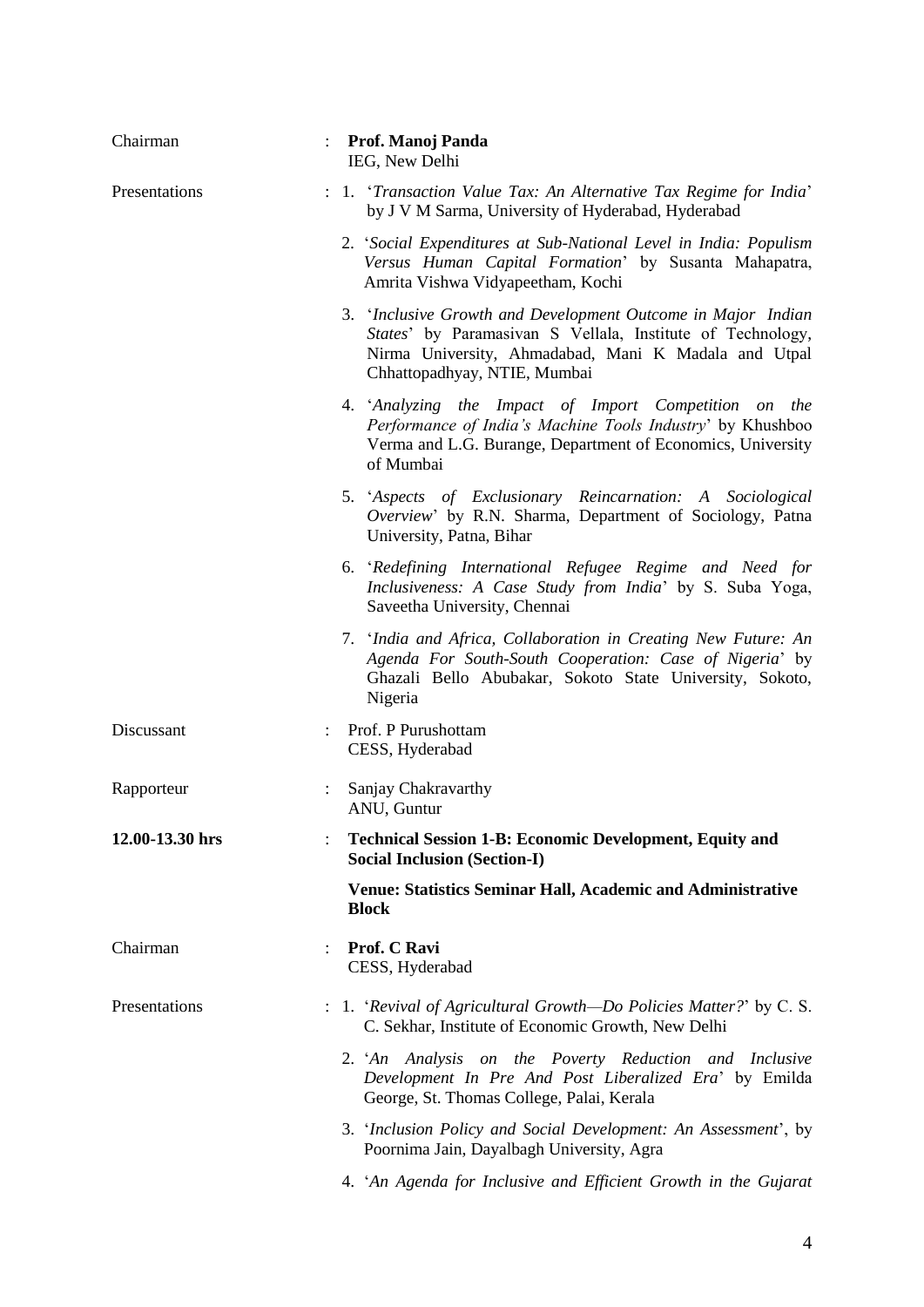|                |                      | Model of Governance: How to Make the Tortoise Finally Turn?'<br>by Munish Alagh, SPIESR, Ahmadabad                                                                                                                                     |
|----------------|----------------------|----------------------------------------------------------------------------------------------------------------------------------------------------------------------------------------------------------------------------------------|
|                |                      | 5. 'Socio-economic Upliftment of a Marginalized through<br>Migration, the Success Story of Mappila Community in Kerala'<br>by Muhammed Ashique, Maulana Azad National Urdu<br>University, Hyderabad                                    |
|                |                      | 6. 'Coal Mining Induced Pollution: A Threat To Sustainable<br>Livelihood In Odisha' by Pabitra Singh, Berhampur University,<br>Bhanja Bihar, Odisha                                                                                    |
|                |                      | 7. 'Climate Change Vulnerability, Agrarian Community and Food<br>grain Yield: State-level Analysis in India' by G Sridevi, G<br>Jagadeesh and Amalendu Jyotishi, School of Economics,<br>University of Hyderabad                       |
| Discussant     |                      | : Prof. Kanaklatha Mukund<br>Chennai                                                                                                                                                                                                   |
| Rapporteur     |                      | Dr. P. Venu Gopal<br>ANU, Guntur                                                                                                                                                                                                       |
| 12.00-13.30 hr |                      | <b>Technical Session 2: Livelihood and Employment</b><br><b>Opportunities</b>                                                                                                                                                          |
|                |                      | Venue: Balmohan Das Seminar Hall, Auditorium                                                                                                                                                                                           |
| Chairman       |                      | <b>Prof. Shashanka Bhide</b><br>MIDS, Chennai                                                                                                                                                                                          |
| Presentations  | $\ddot{\phantom{a}}$ | 1. 'Employment and Labour Markets: Issues and Challenges' by<br>Alakh N. Sharma, Institute for Human Development, New Delhi                                                                                                            |
|                |                      | 2. 'Employment and Job Creation - Potential of Mudra Finance<br>Scheme - Data Analysis and Interview Based Perspectives' by<br>K.V.S.S. Narayana Rao, National Institute of Industrial<br>Engineering (NITIE), Mumbai                  |
|                |                      | 3. 'Creating Jobs and Protecting Livelihood; Civil Society<br>Engagement in Constructing Vizhinjam Sea Port, Kerala' by<br>Abdul Raoof, ISEC, Bangalore                                                                                |
|                |                      | 4. 'MGNREGS, A Wasteful Expenditure or an Anti-Poverty<br>Programme for Inclusive Development: Evidences from Micro<br>Level Analysis in West Bengal' by Dipanwita Chakraborty,<br>Institute for Social and Economic Change, Bangalore |
|                |                      | 5. 'Rural Poverty Alleviation through Women Empowerment' by<br>V. Divyathejomurthy, Acharya Nagarjuna University, Guntur                                                                                                               |
|                |                      | 6. 'Differential Impact of Social Security Programmes on Income<br>Generation' by Akhilesh K. Sharma, Institute for Human<br>Development, New Delhi and Atul Sarma, Visiting Professor,<br>Institute for Human Development, New Delhi. |
|                |                      | 7. 'Impact of Climate Variations on Livelihoods of Fishers: A<br>Study in Coastal Andhra' by S. Surapa Raju, NIRD, Hyderabad                                                                                                           |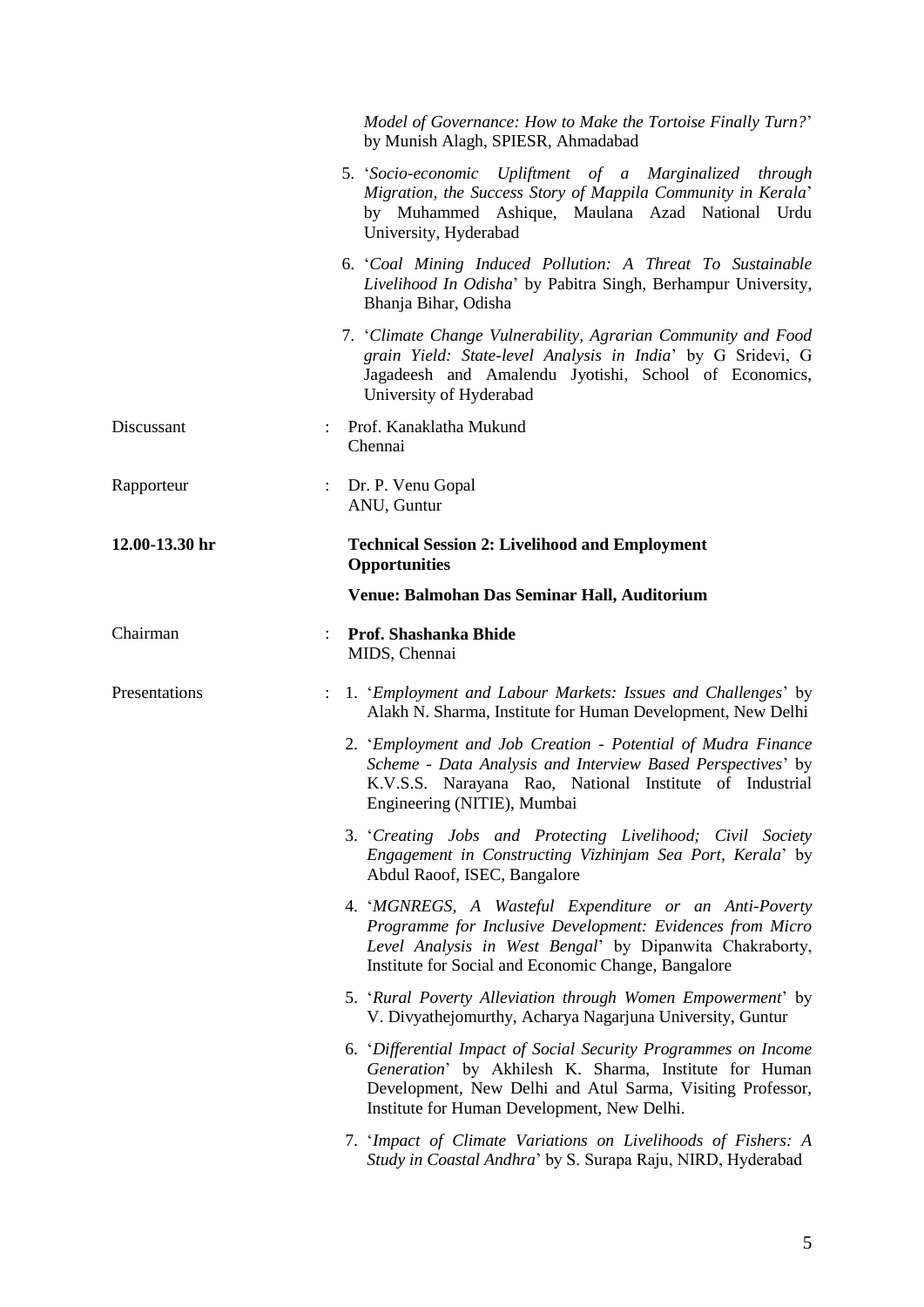|                 |                      | 8. 'Inclusion of Tribal Women in Development of Jharkhand: Role<br>of Joint Forest Management (JFM) for Livelihood' by Prakash<br>Chandra Deogharia, Vinoba Bhave University, Hazaribag                                                                                                                                                                |
|-----------------|----------------------|--------------------------------------------------------------------------------------------------------------------------------------------------------------------------------------------------------------------------------------------------------------------------------------------------------------------------------------------------------|
| Discussant      | $\ddot{\phantom{a}}$ | Dr. Ramu Naidu<br>Associate Professor, Andhra University, Visakhapatnam                                                                                                                                                                                                                                                                                |
| Rapporteur      |                      | Dr. T. Chandrasekharayya<br>ANU, Guntur                                                                                                                                                                                                                                                                                                                |
| 12.00-13.30 hrs |                      | <b>Technical Session 3: Urban Development</b>                                                                                                                                                                                                                                                                                                          |
|                 |                      | Venue: Integrated-MBA Seminar Hall, Academic and<br><b>Administrative Block</b>                                                                                                                                                                                                                                                                        |
| Chairman        |                      | Prof. K. R. S. Sambasiya Rao<br>Vice-chancellor, Mizoram Central University                                                                                                                                                                                                                                                                            |
| Co-chairman     | $\ddot{\phantom{0}}$ | Prof. R. Sudarashan Rao<br>Professor (Rtd.), Andhra University, Visakhapatnam                                                                                                                                                                                                                                                                          |
| Presentations   | $\ddot{\phantom{a}}$ | 1. 'A Tale of Four Cities: Does Ethnic Diversity Lead to Urban<br>Conflicts' by Radu Carciumrau                                                                                                                                                                                                                                                        |
|                 |                      | 'From Roosevelt City to Kalyani An Untold Story of an<br>2.<br>Urbanised Culture' by Partha Dutta, S.K.B. University, Purulia                                                                                                                                                                                                                          |
|                 |                      | 3. 'Emerging Pattern of Urban Population Growth by Size Class<br>of Cities and Towns in India: A demographic Perspective' by<br>T. Chandrasekarayya, S.V. University, Tirupati                                                                                                                                                                         |
|                 |                      | 4. 'India's Residential Rental Housing' by Ajun Kumar, Visiting<br>Fellow, Institute for Human Development, New Delhi                                                                                                                                                                                                                                  |
|                 |                      | 5. 'Innovation in MSW Management – Replication Strategies for<br>Developing Cities in Asia' by Sudhakar Yedla, Court of Central<br>University of Jharkhand, Ranchi                                                                                                                                                                                     |
|                 |                      | 6. 'Nudging MSMEs to Invest in Remedial Infrastructure:<br>Evidence from a Generator Subsidy Program in India' by<br>Vybhavi Balasundharam, University of Michigan at Ann<br>Arbor, USA                                                                                                                                                                |
|                 |                      | 7. <i>Poor Households and Social Security in India: An</i><br>Investigation' by Kailas C. Thaware, Gokhale Institute of<br>Politics & Economics, Pune                                                                                                                                                                                                  |
|                 |                      | 8. 'Soils and Waste Management in Urban India' by Simi Mehta,<br>Asst. Prof., University of Delhi; Ajun Kumar, Visiting Fellow,<br>Institute for Human Development, New Delhi and Rattan Lal,<br>Professor and Director, Carbon Management and Sequestration<br>Center, School of Environment and Natural Resources, The<br>Ohio State University, USA |
| Discussant      |                      | : 1. Prof. Biswajit Chatterjee<br>Formerly at Jadavpur University, Kolkata                                                                                                                                                                                                                                                                             |
| Rapporteur      |                      | Dr. G. Sudhakar<br>ANU, Guntur                                                                                                                                                                                                                                                                                                                         |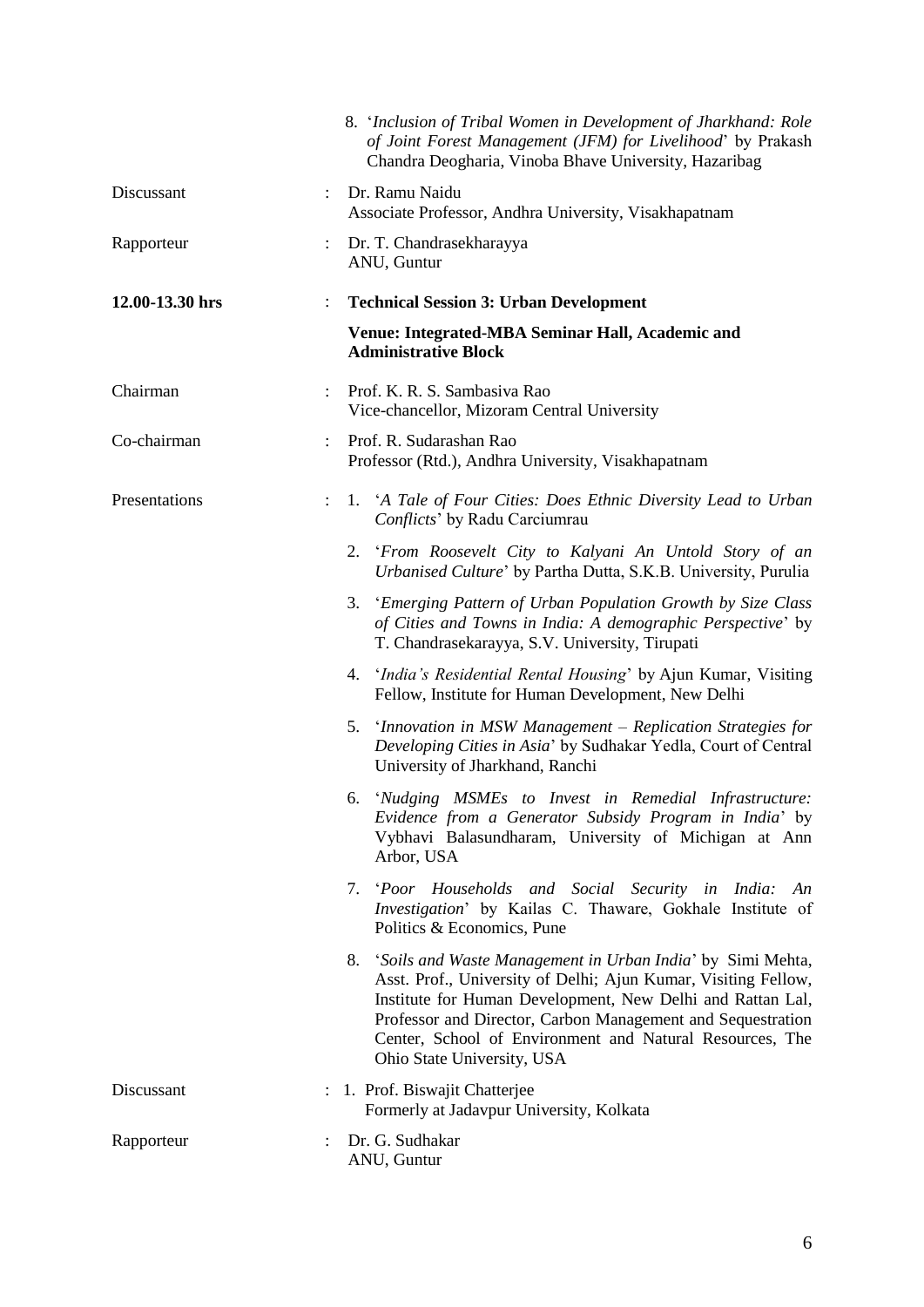| 13.30-14.30 hrs | Lunch                                                                                                                                                                                                                                                         |
|-----------------|---------------------------------------------------------------------------------------------------------------------------------------------------------------------------------------------------------------------------------------------------------------|
| 14.30-16.00 hrs | Parallel Technical Sessions 4-A, 4-B, 5-A & 6-A                                                                                                                                                                                                               |
| 14.30-16.00 hrs | <b>Technical Session 4-A: Education</b>                                                                                                                                                                                                                       |
|                 | Venue: L Venugopal Reddy Seminar Hall, Auditorium                                                                                                                                                                                                             |
| Chairman        | Prof. J B G Tilak<br>Distinguished Professor, Council for Social Development, New<br>Delhi                                                                                                                                                                    |
| Presentations   | : 1. 'Trends in Rural Literacy in the States of Andhra Pradesh and<br>Telangana: A Disaggregate Analysis' by V N Reddy, D. Sree<br>Rama Raju, S. Sudhakara Reddy and P. Prudhvikar Reddy,<br>CESS, Hyderabad                                                  |
|                 | 2. 'Elementary Education Policies in India Since Independence: A<br>Critical Analysis' by Anil Kumar Biswas, The University of<br>Bardwan, Burdwan East, West Bengal                                                                                          |
|                 | 3. 'Status of School Education in the United Andhra Pradesh: A<br>Critical Analysis with Reference to Right to Education' by M.<br>Srinivasa Reddy, CESS, Hyderabad                                                                                           |
|                 | 4. 'Schooling and Learning Outcomes in Andhra Pradesh An<br>Evidence from Longitudinal Study' by P. Prudhvikar Reddy and<br>S. Galab, CESS, Hyderabad                                                                                                         |
|                 | 5. 'Teaching and Learning in Engineering Education: Is it<br>commensurable growth with time' by Idris Adamu, Gse<br>Department school of Education, Aminu Saleh College of<br>Education Azare, PMB 044 Azare Bauchi State                                     |
| Discussant      | : Prof. K Shiva Reddy<br>Osmania University, Hyderabad                                                                                                                                                                                                        |
| Rapporteur      | Dr. LSN Prasad<br>ANU, Guntur                                                                                                                                                                                                                                 |
| 14.30-16.00 hrs | <b>Technical Session 4-B: Education</b>                                                                                                                                                                                                                       |
|                 | Venue: Balmohan Das Seminar Hall, Auditorium                                                                                                                                                                                                                  |
| Chairman        | <b>Prof. Balmohan Das</b><br>Former Vice-Chancellor, Acharya Nagarjuna University                                                                                                                                                                             |
|                 | 1. 'Community Participation for the Quality Enhancement of<br>Elementary Education' by B. K. Bajpai, Giri Institute of<br>development Studies, Lucknow                                                                                                        |
|                 | 2. 'Caste and Educational Attainments of Urban Poor Children:<br>Equity is Away' by Archana Sinha, Indian Social Institute, New<br>Delhi                                                                                                                      |
|                 | 3. 'Is parental education influence Sons performance?', by A<br>Amarender Reddy, ICAR-Indian Agricultural Research Institute,<br>Namrata Singha Roy, International Crops Research Institute for<br>Semi-Arid Tropics (ICRISAT), and Anugula N Reddy, National |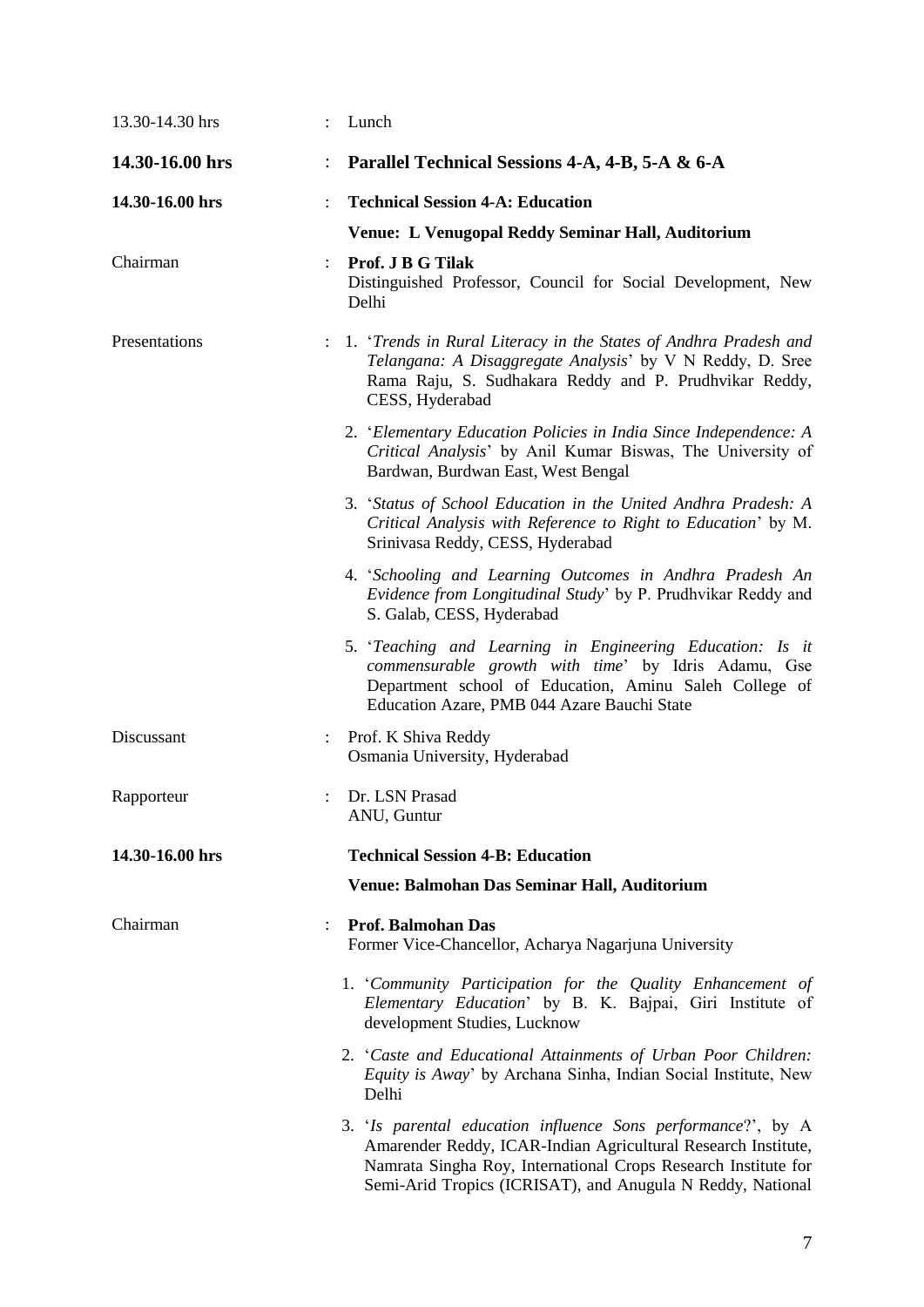|                 |                      | University of Educational Planning and Administration                                                                                                                                                                                                                   |
|-----------------|----------------------|-------------------------------------------------------------------------------------------------------------------------------------------------------------------------------------------------------------------------------------------------------------------------|
|                 |                      | 4. 'A Study on Understanding Teachers', Parents' and Students'<br>Attitudes in and towards Inclusive Classroom Settings' by Ritika<br>Chawla, India School Leadership Institute (ISLI) in Hyderabad                                                                     |
|                 |                      | 5. 'Issues of Quality of Education: The Perpetual Conundrum<br>Registration Fee Transferred to Bank' by Sangeeta Bhamidipati<br>and N. Satya Kishan, Gitam University, Visakhapatnam                                                                                    |
| Discussant      |                      | : Prof. Swarna Vepa<br>CESS, Hyderabad                                                                                                                                                                                                                                  |
| Rapporteur      |                      | Dr. AVS Rajasekhar<br>ANU, Guntur                                                                                                                                                                                                                                       |
| 14.30-16.00 hrs |                      | <b>Technical Session 5-A: Economic Development, Equity and</b><br><b>Social Inclusion (Section-II)</b>                                                                                                                                                                  |
|                 |                      | Venue: Integrated MBA Seminar Hall, Academic and<br><b>Administrative Block</b>                                                                                                                                                                                         |
| Chairman        |                      | <b>Prof. S Galab</b><br>CESS, Hyderabad                                                                                                                                                                                                                                 |
| Presentations   | $\ddot{\phantom{a}}$ | 1. 'Identifying the 'Poor' and 'Backward' by Rohit Mutatkar, Centre<br>for Study of Social Exclusion and Inclusive Policies, TISS,<br>Mumbai                                                                                                                            |
|                 |                      | 2. 'Understanding the Context of and the Prerequisites for<br>Inclusive Development of the Scheduled Tribes in India-with<br>reference to AP&TS' by B. Nageswara Rao, School of<br>Economics, University of Hyderabad                                                   |
|                 |                      | 3. 'Social Exclusion and Household Poverty among the Vulnerable<br>Tribal Groups in Odisha' by Brajaraja Mishra, CESS,<br>Hyderabad                                                                                                                                     |
|                 |                      | 4. 'Social Inclusion or Cultural Exclusion: A Sociological study on<br>Mal community of Purulia, West Bengal' by Biswajit Paul,<br>Sidho- Kanho- Birsha University, Purulia                                                                                             |
|                 |                      | 5. 'Social Inclusion: Ideas and nuances in Indian context' by<br>Rudra Sahoo, Babasaheb Bhimrao Ambedkar University.<br>Lucknow                                                                                                                                         |
|                 |                      | 6. 'PLHIV Sensitive Social Protection: A Case Study on<br>Conditional Cash Transfers Under NTR Barosa Pension Scheme<br>in Andhra Pradesh', by S. Vijay Kumar, CESS, M. Sowjanya,<br>CESS, Meena Som, UNICEF HFO, Deepak Kumar Dey,<br>UNICEF and Ch. Pavan Kumar, CESS |
| Discussant      |                      | : Prof. Mrutyam Reddy<br>Professor (Rtd.), Osmania University, Hyderabad                                                                                                                                                                                                |
| Rapporteur      |                      | Dr. Vijay Korra<br>CESS, Hyderabad                                                                                                                                                                                                                                      |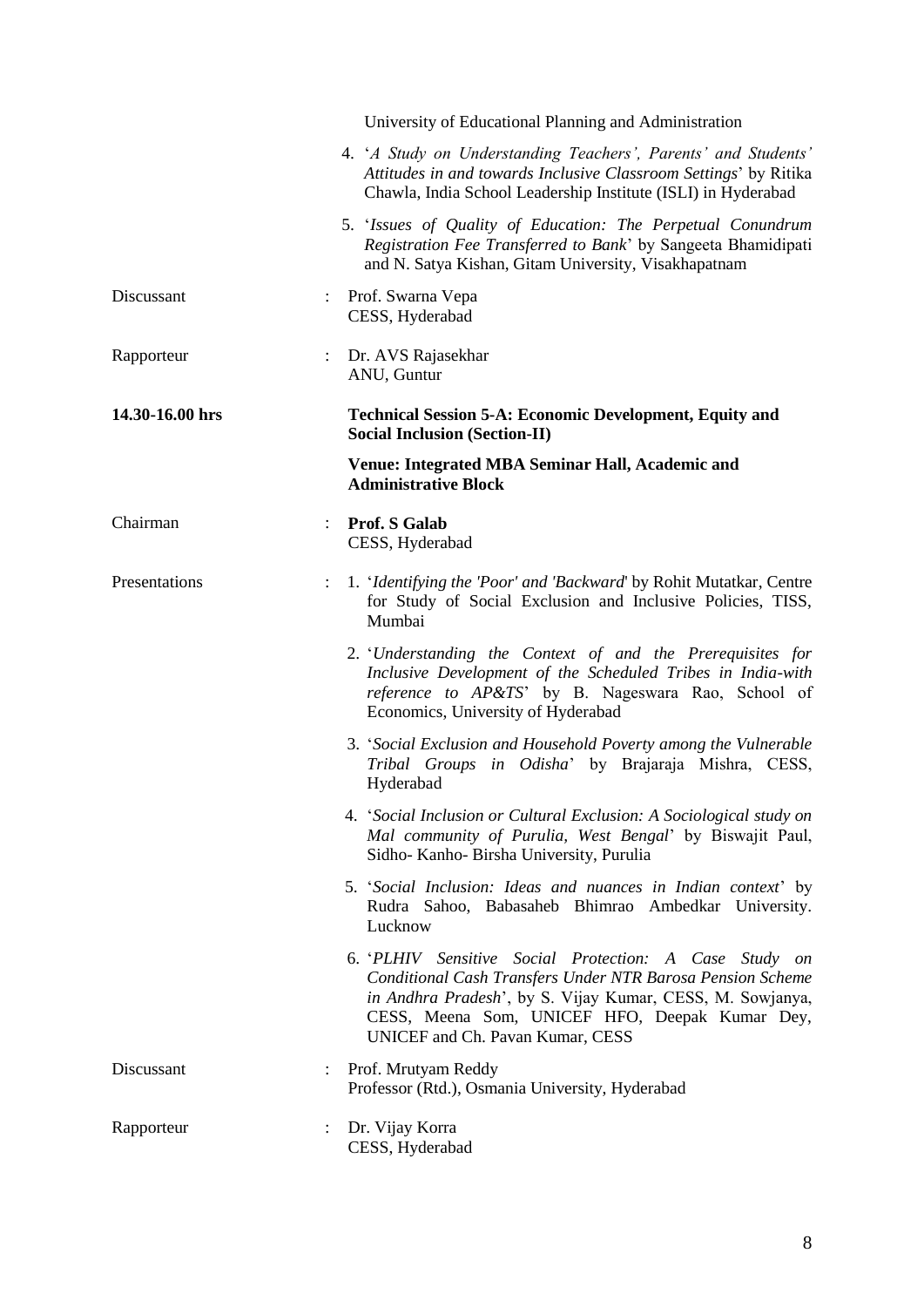| 14.30-16.00 hrs |                      | <b>Technical Session 6-A: Social and Political Institutions</b>                                                                                                                                                           |
|-----------------|----------------------|---------------------------------------------------------------------------------------------------------------------------------------------------------------------------------------------------------------------------|
|                 |                      | <b>Venue: Statistics Seminar Hall, Academic and Administrative</b><br><b>Block</b>                                                                                                                                        |
| Chairman        | $\ddot{\phantom{a}}$ | Dr. Yerram Raju<br>Former Dean, Administrative Staff College of India, Hyderabad                                                                                                                                          |
| Presentations   |                      | 1. 'Gender Discrimination and Institutional Policy' by Aditi Dixit,<br>Institute for Human Development, Delhi                                                                                                             |
|                 |                      | 2. In what ways local planning can contribute to inclusive<br>development?', by N.L. Narasimha Reddy, CESS, Vijaykumar,<br>CESS, Deepak Dey, UNICEF HFO, K. Chandramouli, and P.<br>Sudhakar Reddy, CESS.                 |
|                 |                      | 3. <i>Group Dynamics in Self Help Groups</i> ' by M. Roja and<br>Narayana Reddy, SV University, Tirupati                                                                                                                  |
|                 |                      | 4. 'Riots: A Social Reform from a Social Issue' by A. Gladius and<br>L. Madhu Manjari, Saveetha School of Law University, Chennai                                                                                         |
|                 |                      | 5. 'Moving Away from the Death Penalty: Arguments, Trends and<br>Perspectives' by Visak Rathinam K. Saveetha School of Law,<br>Chennai                                                                                    |
|                 |                      | 6. A Study on the Issues and Challenges Existing in Interlinking<br>Rivers in India and the Changes that are to be brought in the<br>Indian constitution' by Madhu Manjari Lakshmanan, Saveetha<br>School of Law, Chennai |
| Discussant      |                      | Prof. Sudarshan Rao Rokkam<br>Professor (Rtd.), Andhra University, Visakhapatnam                                                                                                                                          |
| Rapporteur      |                      | Dr. V. Divyathejo Murthy<br>ANU, Guntur                                                                                                                                                                                   |
| 16.00-16.15 hrs |                      | Tea                                                                                                                                                                                                                       |
| 16:15-18.00 hrs |                      | Plenary Session 4: Symposium on Child Development:<br>Issues of Child Rights and Child Protection (Supported by<br><b>UNICEF)</b>                                                                                         |
|                 |                      | Venue: Balmohan Das Seminar Hall, Auditorium                                                                                                                                                                              |
| Chairman        |                      | Prof. Srijit Mishra<br>Director, NCDS, Bhubaneswar                                                                                                                                                                        |
| Co-chairman     |                      | Prof. N. K. Choudhary<br>Former Head Dept. of Economics, Patna University                                                                                                                                                 |
| Presentations   |                      | (A) DCS, CESS                                                                                                                                                                                                             |
|                 |                      | 1. Prof. S. Vijay Kumar                                                                                                                                                                                                   |
|                 |                      | 2. Mr. N. Narasimha Reddy                                                                                                                                                                                                 |
|                 |                      | 3. Ms. B. Sriparna                                                                                                                                                                                                        |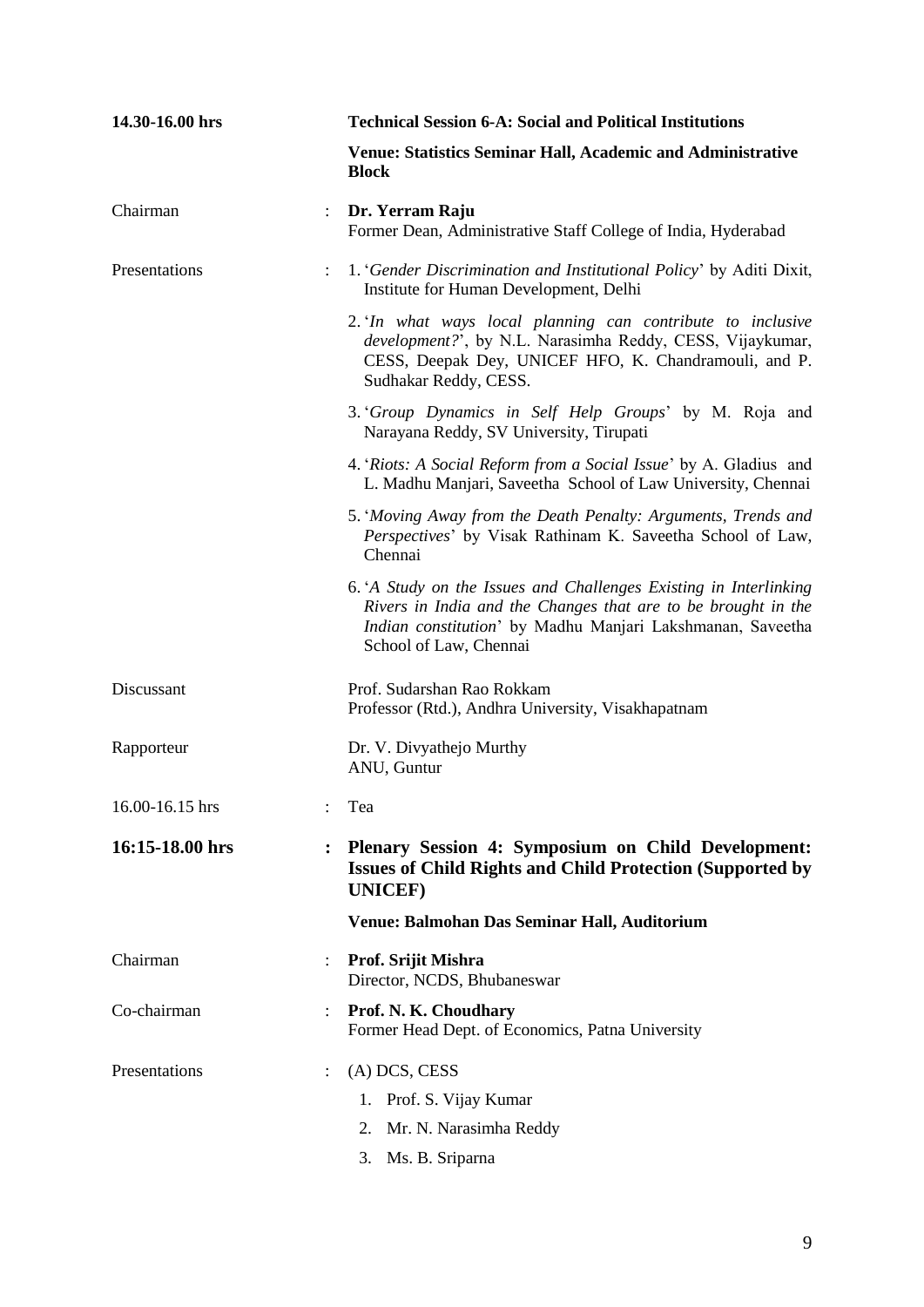|                  |                      | Venue: Balmohan Das Seminar Hall, Auditorium                                                                               |
|------------------|----------------------|----------------------------------------------------------------------------------------------------------------------------|
| 10.00-12.00 hrs. |                      | <b>Plenary Session 6: Symposium on Human Development in</b><br>Andhra Pradesh and Telangana: Challenges and Way<br>Forward |
|                  |                      | 2. Dr. K. Madhu Babu<br>ANU, Guntur                                                                                        |
| Rapporteur       |                      | 1. Dr. P Anjaneyulu<br>CESS, Hyderabad                                                                                     |
| Speaker          |                      | Prof. D Narasimha Reddy<br>Former Professor and Dean, School of Social Sciences, University<br>of Hyderabad, Hyderabad     |
| Chairman         |                      | <b>Prof Sudipto Mundle</b><br>Emeritus Professor, National Institute of Public Finance and Policy,<br>New Delhi            |
|                  |                      | Venue: Balmohan Das Seminar Hall, Auditorium                                                                               |
| 09:00-10.00 hrs  |                      | <b>Plenary Session 5: Tarlok Singh Memorial Lecture</b>                                                                    |
|                  |                      | Tuesday, 5 <sup>th</sup> December 2017                                                                                     |
| 20.30 hrs        |                      | Dinner                                                                                                                     |
| 19.00-20.30 hrs  |                      | <b>Cultural Programme</b>                                                                                                  |
| 18.00-19.00 hrs  |                      | Meetings of IASSI Executive Committee and General Body                                                                     |
|                  |                      | 2. Dr. Y. Ashok Kumar<br>ANU, Guntur                                                                                       |
| Rapporteur       |                      | 1. Dr. Saraswathi Raju Iyer<br>ANU, Guntur                                                                                 |
|                  |                      | Dr. M. Sridevi, Consultant, IHD, New Delhi<br>5.                                                                           |
|                  |                      | Prof. Susanta Mahapatra, Amrita Vishwa Vidyapeetham, Kochi<br>4.                                                           |
|                  |                      | Prof. C. Ravi, CESS, Hyderabad<br>3.                                                                                       |
| Panellist        | $\ddot{\phantom{a}}$ | 1. Prof. S. Galab, Director, CESS, Hyderabad<br>Prof. K. Hanumantha Rao, CESS, Hyderabad<br>2.                             |
|                  |                      | Prof. V. Uma<br>3.                                                                                                         |
|                  |                      | Prof. P Prudivikar Reddy<br>2.                                                                                             |
|                  |                      | Prof. S Galab<br>$1_{-}$                                                                                                   |
|                  |                      | (B) Young Lives, CESS                                                                                                      |
|                  |                      | Mr. Ch. Pavan Kumar<br>5.                                                                                                  |
|                  |                      | Ms. M. Sowjanya<br>4.                                                                                                      |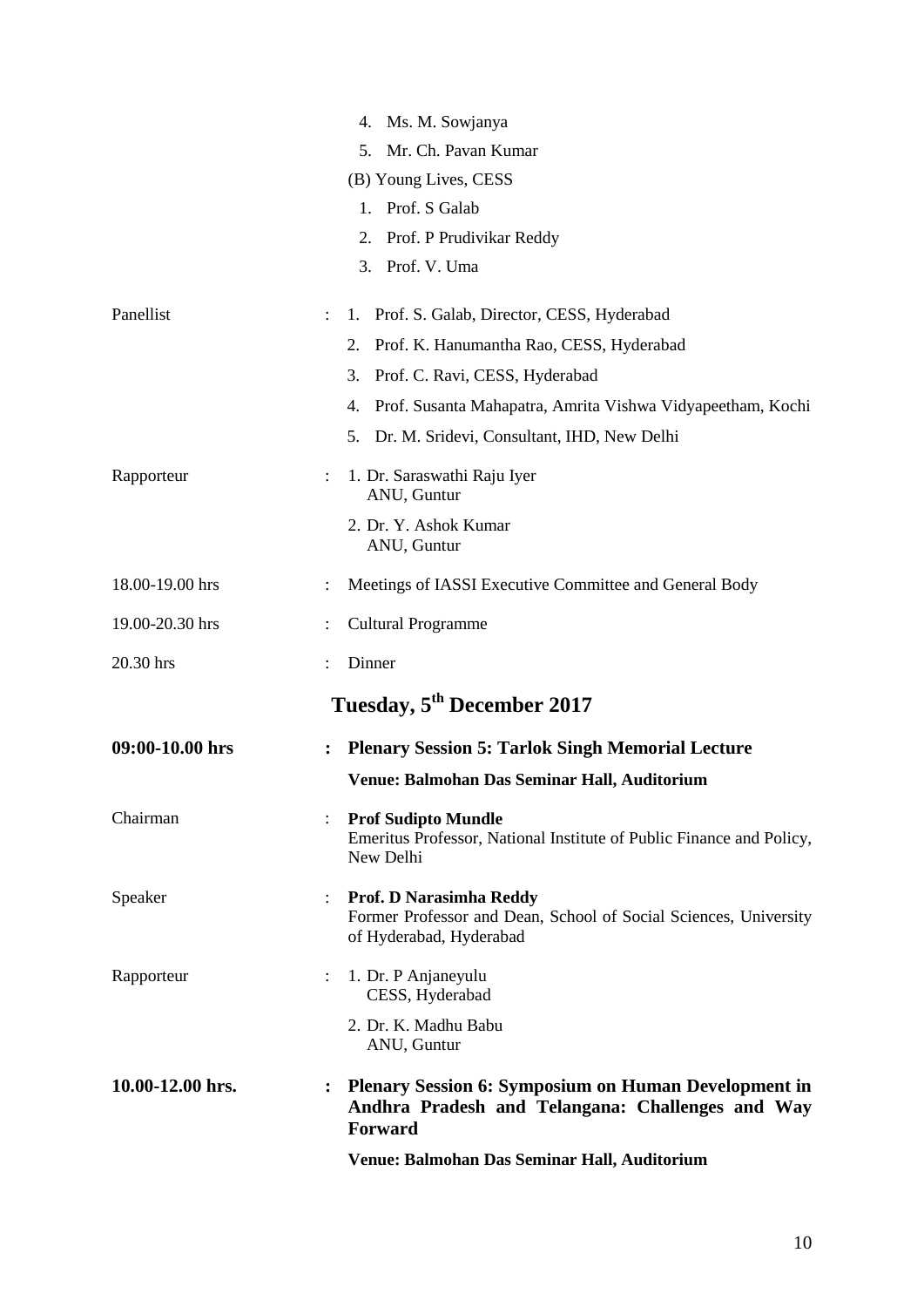| Chairman        |                      | <b>Prof. Maria Saleth</b><br>Former Director, Madras School of Economics, Chennai                                                                                                                                |
|-----------------|----------------------|------------------------------------------------------------------------------------------------------------------------------------------------------------------------------------------------------------------|
| Co-chairman     |                      | Prof. L K Mohan Rao<br>Former Principal, College of Arts and Commerce, Andhra<br>University, Visakhapatnam                                                                                                       |
| Presentation    | $\ddot{\phantom{0}}$ | 1. Prof. S. Galab, Director, CESS, Hyderabad                                                                                                                                                                     |
|                 |                      | 2. Prof. C Ravi, CESS, Hyderabad                                                                                                                                                                                 |
|                 |                      | 3. Prof. E. Revathi, CESS                                                                                                                                                                                        |
|                 |                      | 4. Dr. P. Aparna, CESS                                                                                                                                                                                           |
|                 |                      | 5. Dr. N. Sreedevi, CESS                                                                                                                                                                                         |
| Panellist       |                      | : 1. Prof. Manoj Panda<br>Director, IEG, New Delhi                                                                                                                                                               |
|                 |                      | 2. Prof. Srijit Mishra<br>Director, NCDS, Bhubaneswar                                                                                                                                                            |
|                 |                      | 3. Prof. S Indrakant<br>RBI Chair Professor, CSD, Hyderabad                                                                                                                                                      |
|                 |                      | 4. Prof. Kalam<br>Loyala Institute of Business Administration, Chennai                                                                                                                                           |
| Rapporteur      |                      | 1. Dr. Josphin Sandhya Rani<br>ANU, Guntur                                                                                                                                                                       |
|                 |                      | 2. Dr. M. Trimurthi Rao<br>ANU, Guntur                                                                                                                                                                           |
| 12.00-12.30 hrs | $\ddot{\phantom{0}}$ | Tea                                                                                                                                                                                                              |
| 12.30-13.30 hrs |                      | Parallel Technical Sessions 5-B, 6-B, 7-A, 7-B & 8                                                                                                                                                               |
| 12.30-13.30 hrs |                      | Technical Session 5-B: Economic Development, Equity and<br><b>Social Inclusion (Section-II)</b>                                                                                                                  |
|                 |                      | Venue: L Venugopal Reddy Seminar Hall, Auditorium                                                                                                                                                                |
| Chairman        |                      | <b>Prof. Kailas Sarap</b><br>S R Sankaran Chair, NIRD&PJ, Hyderabad                                                                                                                                              |
| Presentations   |                      | $\therefore$ 1. 'L'inclusion financière : définition, dimensions et aperçu sur la<br>situation au Maroc' by M. Elhadj EZZAHID, Mohammed V-<br>Agdal University (Rabat)                                           |
|                 |                      | 2. 'Problems Facing by Tribal Farmers relating to their<br>Sustainable Livelihoods in the Vizianagaram District of Andhra<br>Pradesh' by M. Sundara Rao & V. Chiranjivi Rao, Andhra<br>University, Visakhapatnam |
|                 |                      | 3. 'SC/ST-Sub-Plan: A Step towards Inclusive Development in<br>Andhra Pradesh' by K. Madhu Babu, Acharya Nagarjuna<br>University, Guntur                                                                         |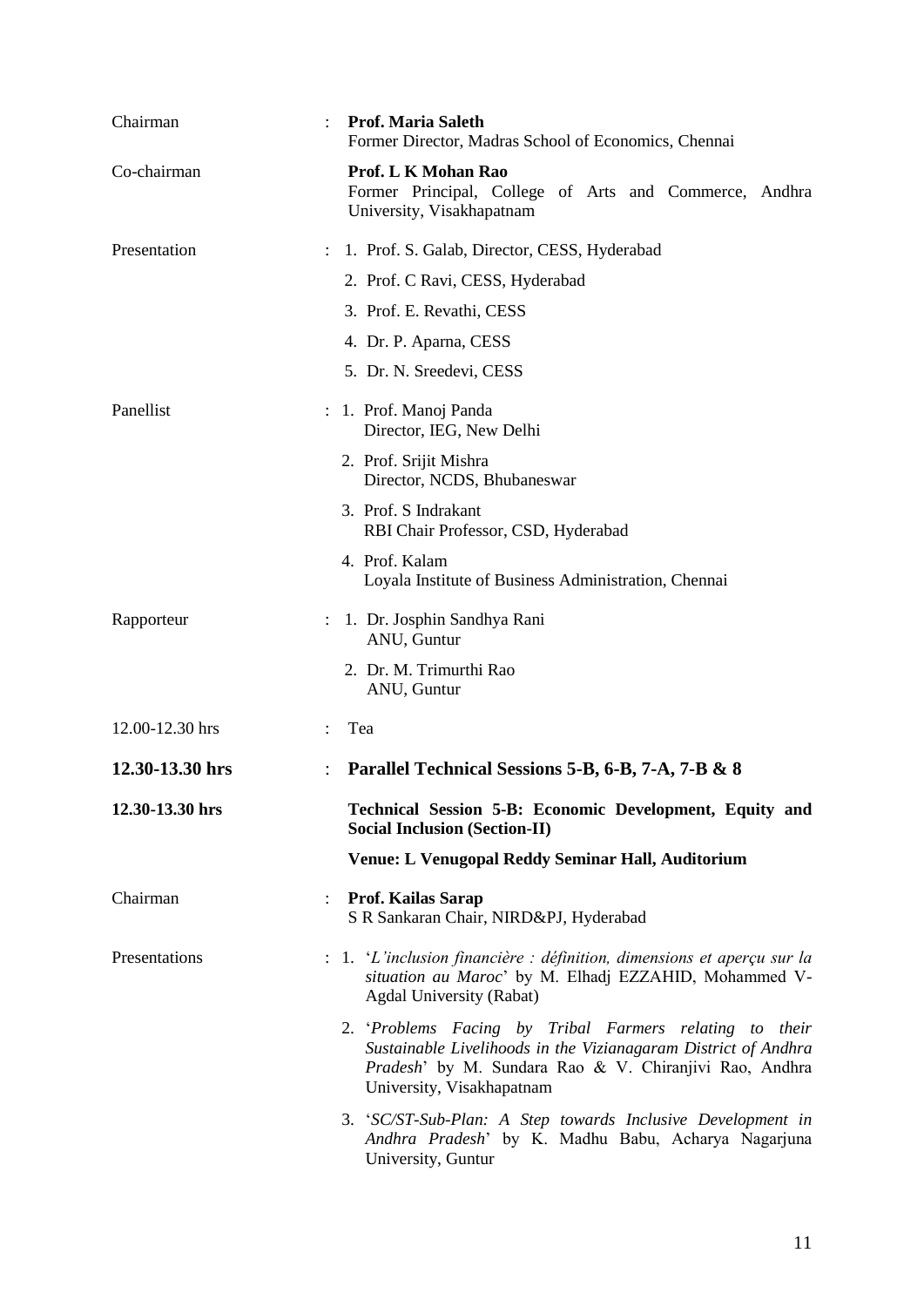|                 | 4. 'Living Condition of the Scheduled Tribes Population in Andhra<br>Pradesh (With reference to Visakhapatnam District)' by K.<br>Kishore Babu, Department of Economics, Acharya Nagarjuna<br>University, Guntur                                             |
|-----------------|--------------------------------------------------------------------------------------------------------------------------------------------------------------------------------------------------------------------------------------------------------------|
|                 | 5. 'Educate, Empower Elevate and inclusion of Women with<br>reference to Andhra Pradesh' by M. Kumar Raju and A.Ranga<br>Reddy, Venkateswara University, Tirupati                                                                                            |
|                 | 6. 'Quality of Life, Social Exclusion and Chronic Poverty among<br>Tribals in Odisha' by Siba Prasad Pothal, TMSS Women's<br>Degree College, Hyderabad, Telengana, Bishnu Charan Behera<br>and Bijay Kumar Panda, Berhampur University, Berhampur,<br>Odisha |
|                 | 7. 'Contribution of Corporate Social Responsibility Towards India<br>in Achieving Inclusive Growth' by Jyoti Tanwar, Arun Kumar<br>Vaish and N V M Rao, BITS-Pilani, Pilani                                                                                  |
| Discussant      | Prof. C.S.C Shekhar<br>IEG, New Delhi                                                                                                                                                                                                                        |
| Rapporteur      | : Dr. A. Leela Mohan Rao<br>ANU, Guntur                                                                                                                                                                                                                      |
| 12.30-01.30 hrs | <b>Technical Session 6-B: Social and Political Institutions</b>                                                                                                                                                                                              |
|                 | Venue: Integrated-MBA Seminar Hall, Academic and<br><b>Administrative Block</b>                                                                                                                                                                              |
| Chairman        | : Prof. G Hargopal<br>Visiting Professor, National Law School of University                                                                                                                                                                                  |
| Presentations   | : 1. 'Democratic Transference In Telangana State - A Case Study of<br>Grama Jyothi Programme' by M Maschendar Goud and Ch.<br>Lakshmi Kumari, Institute of Public Enterprise, Osmania<br>University Campus, Hyderabad                                        |
|                 | 2. 'Voting Behavior in Andhra Pradesh Lok Sabha Elections $-A$<br>Case Study' by K. Sreelakshmamma, Department of Political<br>Science, Hindu College, Guntur                                                                                                |
|                 | 3. 'Electoral Reservations and Political Participation of Women in<br>India' by K. Malakondaiah, TRR Government Degree College<br>and K. Sree Lakshmamma, Hindu College, Guntur, Andhra<br>Pradesh                                                           |
|                 | 4. 'Women as Administrators: Women in the Indian Foreign<br>Service', by Gotru Sanjay Chakravarthy, Nagarjuna University,<br>Andhra Pradesh                                                                                                                  |
|                 | 5. 'India's Foreign Policy: Prime Minister Narendra Modi' by<br>Sanjay Chakravarthy, Acharya Nagarjuna University, Andhra<br>Pradesh                                                                                                                         |
|                 | 6. 'Nuclear Weapons, South Asia and Morality' by Abhishek<br>Choudhary, School of International Studies, Jawaharlal Nehru<br>University, New Delhi                                                                                                           |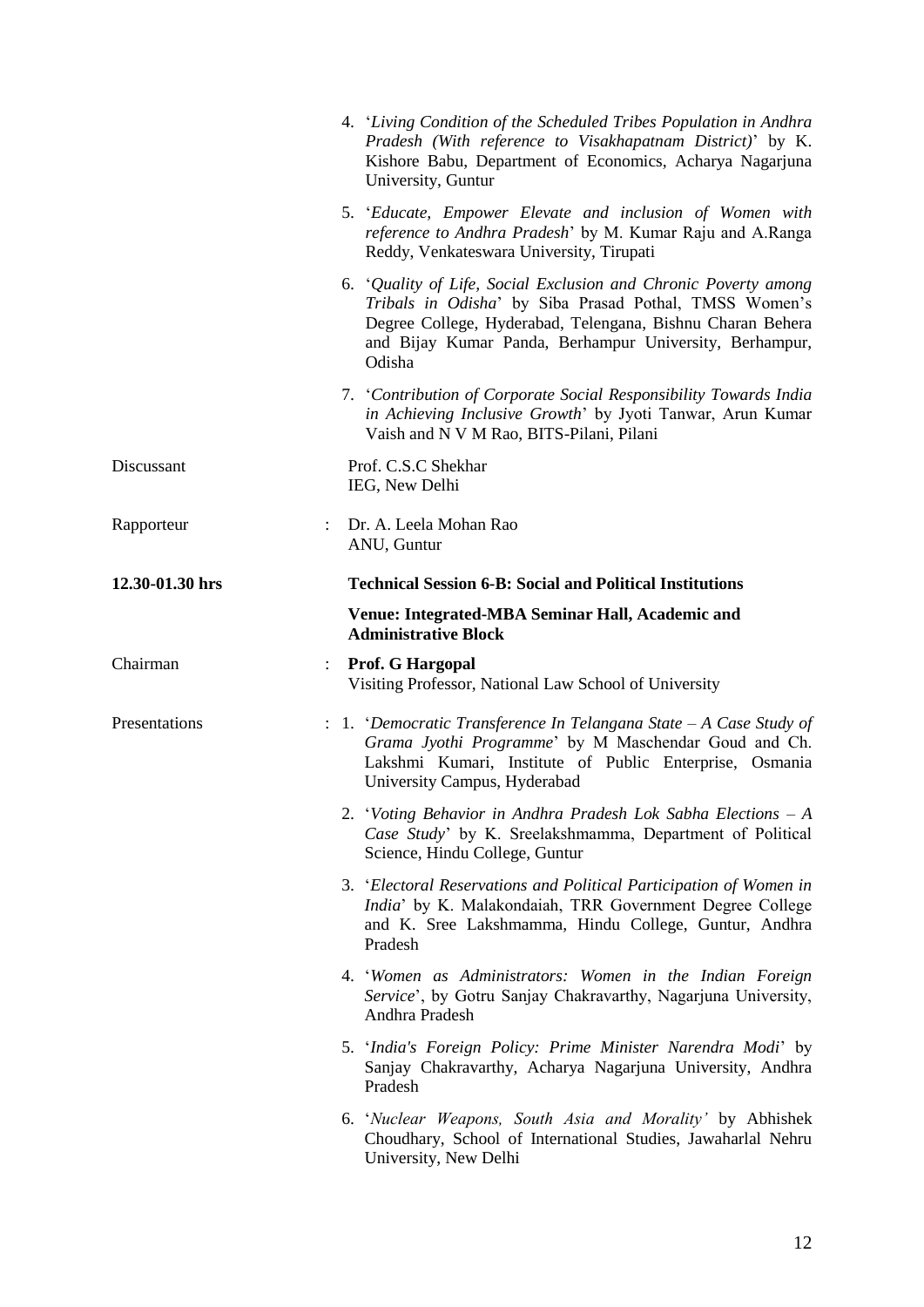| Discussant      | Dr. N. Subarao<br><b>NABARD Chair Professor</b>                                                                                                                                         |
|-----------------|-----------------------------------------------------------------------------------------------------------------------------------------------------------------------------------------|
| Rapporteur      | Dr. K. Somasekhar<br>ANU, Guntur                                                                                                                                                        |
| 12.30-13.30 hrs | <b>Technical Session 7-A: Technology and Skills</b><br>$\ddot{\cdot}$                                                                                                                   |
|                 | Venue: Balmohan Das Seminar Hall, Auditorium                                                                                                                                            |
| Chairman        | <b>Prof. K C Reddy</b><br>$\ddot{\phantom{a}}$<br>Former Chairman, AP Council of Higher Education                                                                                       |
| Presentations   | 1. 'Skill Development Programmes In India: An Analysis of<br>Demand for Grants of MSDE', by K.S. Rao, GIDS, Lucknow                                                                     |
|                 | 2. 'Skill Development in Uttar Pradesh: Regional Disparities<br>among the Social Groups' by I.C. Awasthi, Institute for Human<br>Development, Delhi                                     |
|                 | 3. 'Skilled Workers, Endangered Livelihoods Status of Handloom<br>Weaving in Telangana' by Kanakalatha Mukund, CESS,<br>Hyderabad                                                       |
|                 | 4. 'Skill Development and Entrepreneurship for Micro and Small<br>Enterprises' By Balla Appa Rao, Andhra University,<br>Visakhapatnam and D. Nagayya, NI-MSME), Hyderabad               |
|                 | 5. 'The Role of Information Communication Technologies (ICT) In<br>Education' by Goverdhan Reddy and Narasimha Rao Jadi,<br>Department of Economics, Osmania University, Hyderabad      |
| Discussant      | Prof. Kalam<br>Loyala Institute of Business Administration, Chennai                                                                                                                     |
| Rapporteur      | : Dr. P. Venu Gopal<br>ANU, Guntur                                                                                                                                                      |
| 12.30-13.30 hrs | <b>Technical Session 7-B: Technology and Skills</b>                                                                                                                                     |
|                 | <b>Venue: Statistics Seminar Hall, Academic and Administrative</b><br><b>Block</b>                                                                                                      |
| Chairman        | Prof. P. Vijaya Prakash<br>Former Vice-Chairman, Council of Higher Education, Govt. of<br>Andhra Pradesh                                                                                |
| Presentations   | : 1. 'Grassroots Level Informal Educational Institutions in Building<br>Knowledge, Skills and Attitudes among Rural Students' by P.<br>Purushotham, CESS                                |
|                 | 2. 'Education & Skills to Sides of the Gold Coin of Productive<br>Manpower Creation' by Abhinica Sahu & Vijay Karmarkar,<br>RDVV, Jabalpur                                              |
|                 | 3. 'Technology Distributions- New Employment Opportunities and<br>Need for New Skills' by Challa Maruthy Subrahmanyam, P.<br>Srinivasa Reddy and A Sai Manideep, Guntur, Andhra Pradesh |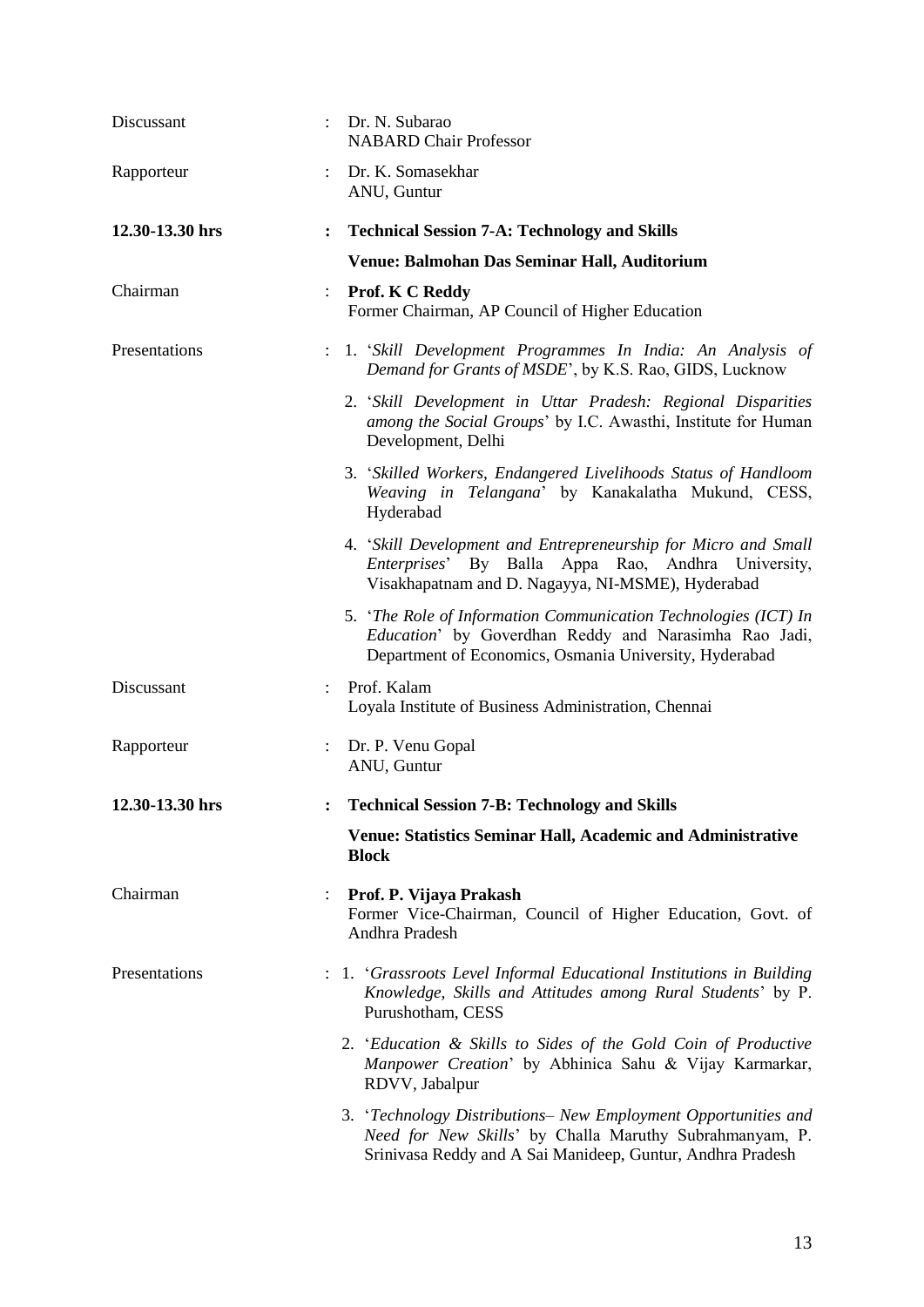|                 |              | 4. 'An Overview of Women Work Force: Trends & Challenges in<br>India' by Usha Rani, Department of Economics, Satavahana<br>University, Karimnagar                                   |
|-----------------|--------------|-------------------------------------------------------------------------------------------------------------------------------------------------------------------------------------|
|                 |              | 5. Socio economic empowerment of rural women through<br>employment -A Case study of APSEZ, Visakhapatnam' by<br>K.Rajesh Kumar, Besant Theological college, Madanapalle,<br>Chitoor |
| Discussant      |              | : Susanta Mahapatra<br>Amrita Vishwa Vidyapeetham, Kochi                                                                                                                            |
| Rapporteur      |              | : Dr. Saraswathi Raju Iyer<br>ANU, Guntur                                                                                                                                           |
| 12.30-13.30 hrs | $\mathbf{r}$ | <b>Technical Session 8: Health</b>                                                                                                                                                  |
|                 |              | <b>Venue: Green Room-1, Auditorium</b>                                                                                                                                              |
| Chairman        |              | Prof. K Hanumantha Rao<br>Adjunct Professor, CESS, Hyderabad                                                                                                                        |
| Co-chairman     |              | : Prof. S Indrakant<br>RBI Chair Professor, CSD, Hydrabad                                                                                                                           |
| Presentations   |              | 1. 'Social Group and Wellbeing in Nutritional Outcomes and<br>Quality of Life' by Swarna Sadasivam Vepa, Centre for<br>Economic and Social Studies, Hyderabad                       |
|                 |              | 2. 'Poverty and Nutrition Status among the States in India: An<br>Analysis" by M. Sridevi, IHD, New Delhi                                                                           |
|                 |              | 3. 'A study on Integrated Child Protection Scheme (ICPS)<br>implementation in Andhra Pradesh', by B. Sriparna, CESS,<br>Hyderabad                                                   |
|                 |              | 4. 'Evaluation of Anganwadi Centers (AWCs) in Batala block of<br>Gurdaspur District, Punjab' by S. Kannan, IFHE, Hyderabad                                                          |
|                 |              | 5. Causes Differentials in the Utilization of Public Health<br>Services-A comparative study between Andhra Pradesh and<br>Uttar Pradesh' by. P. Usha, CESS, Hyderabad               |
|                 |              | 6. 'An in-depth Study on ICDS functioning in Andhra Pradesh' by<br>P. Ganesh, CESS, Hyderabad                                                                                       |
|                 |              | 7. 'Analysis of Sanitation in South Asian Countries: A Special<br>Reference to India' by Parupally Anjaneyulu, CESS, Hyderabad                                                      |
| Discussants     |              | 1. Dr. B Sambi Reddy<br>Former consultant, CESS, Hyderabad                                                                                                                          |
|                 |              | 2. Dr. Rohit Mutatkar<br>TISS, Mumbai                                                                                                                                               |
| Rapporteur      |              | Dr. M. Srinivasa Reddy<br>CESS, Hyderabad                                                                                                                                           |
| 13.30-14.30 hrs |              | Lunch                                                                                                                                                                               |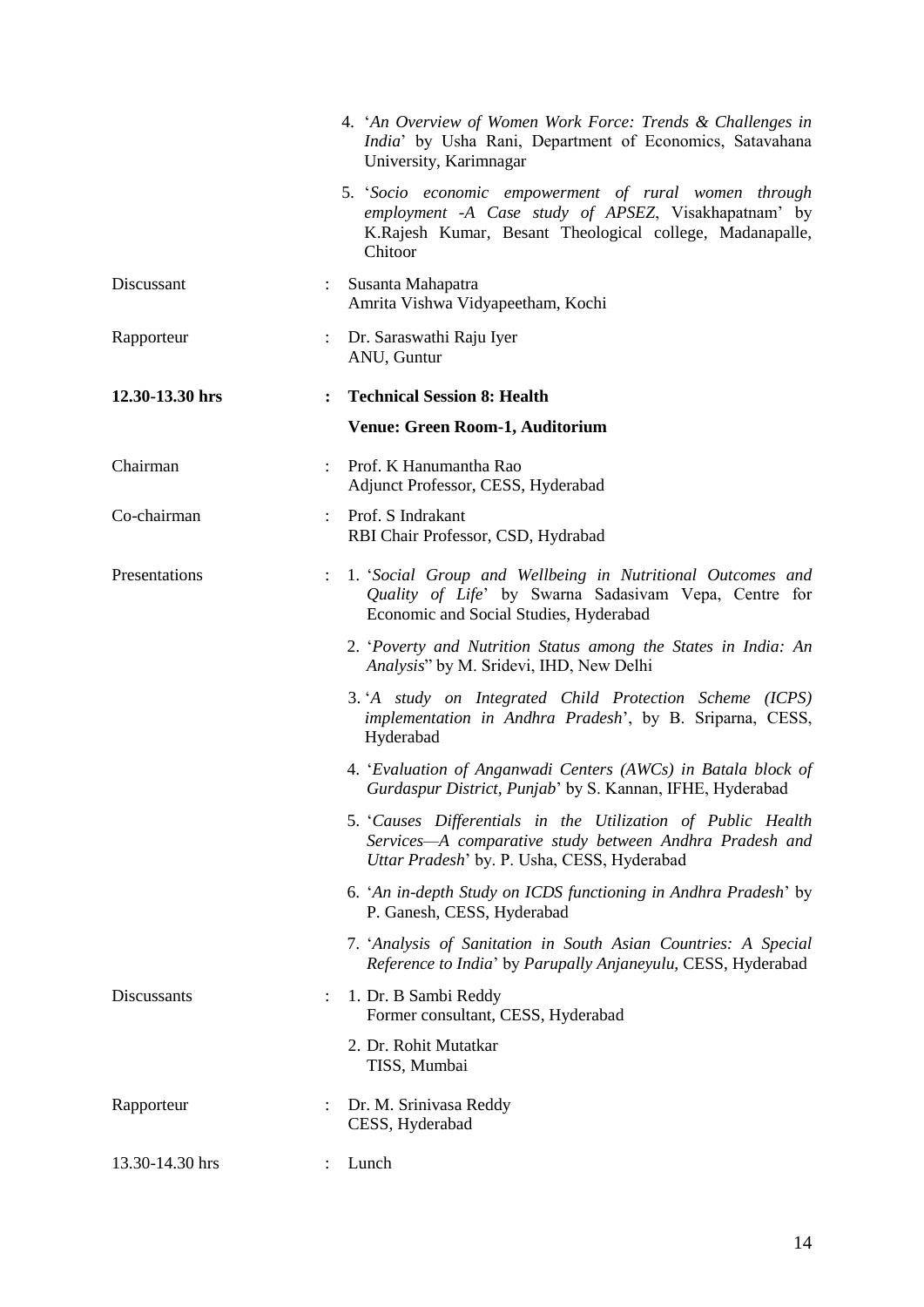| 14.30-16.30 hrs            |                | <b>Plenary Session 7: Roundtable Discussion on: Reforming</b><br><b>Indian Higher Education with National and International</b><br><b>Perspectives</b> |
|----------------------------|----------------|--------------------------------------------------------------------------------------------------------------------------------------------------------|
|                            |                | Venue: Balmohan Das Seminar Hall, Auditorium                                                                                                           |
| Chairman                   |                | <b>Prof. S R Hasim</b><br>Chairman, IASSI                                                                                                              |
| Panellist                  |                | 1. Prof. K C Reddy<br>Former Chairman, AP Council of Higher Education                                                                                  |
|                            |                | 2. Prof. A Rajendra Prasad,<br>Vice-Chancellor, Acharya Nagarjuna University                                                                           |
|                            |                | 3. Prof. J B G Tilak<br>Distinguished Professor, Council for Social Development, New<br>Delhi                                                          |
|                            |                | 4. Prof. Atul Sharma<br>Chairman, OKDISCD, Guwahati                                                                                                    |
| <b>Speakers</b>            |                | : 1. Prof. P. Vijaya Prakash<br>Former Vice-Chairman, AP Council of Higher Education                                                                   |
|                            |                | 2. Prof. P Narasimha Rao<br>Vice-chairman, AP Council of Higher Education                                                                              |
|                            |                | 3. Prof. S. Ramakrishna Rao<br>Vice-Chancellor, Krishna University                                                                                     |
|                            |                | 4. Prof. B. Balamohan Das<br>Former Vice-Chancellor, Acharya Nagarjuna University                                                                      |
|                            |                | 5. Prof. Prof. Ramesh Sharan<br>Vice-Chancellor, Vinoba Bhave University                                                                               |
|                            |                | 6. Prof. K.R.S. Sambasiva Rao<br>Vice-Chancellor, Mizoram Central University, Mizoram                                                                  |
| Rapporteur                 |                | : 1. Dr. S. Sarupa Raju<br>CSD, Hyderabad                                                                                                              |
|                            |                | 2. Dr. V. Venkateswarlu<br>ANU, Guntur                                                                                                                 |
| 16.30-16.45 hrs            |                | Tea                                                                                                                                                    |
| 16.45-17.45 hrs            | $\ddot{\cdot}$ | <b>Valedictory Session</b>                                                                                                                             |
|                            |                | <b>Venue: Main Hall, Auditorium</b>                                                                                                                    |
| Welcome                    | $\ddot{\cdot}$ | Prof. M. Koteswar Rao<br>Dean, College Development Council, ANU, Guntur                                                                                |
| Chairman                   | $\ddot{\cdot}$ | <b>Prof. S R Hasim</b><br>Chairman, IASSI                                                                                                              |
| <b>Valedictory Address</b> |                | Prof. Y K Alagh<br>Chancellor, Central University of Gujarat                                                                                           |